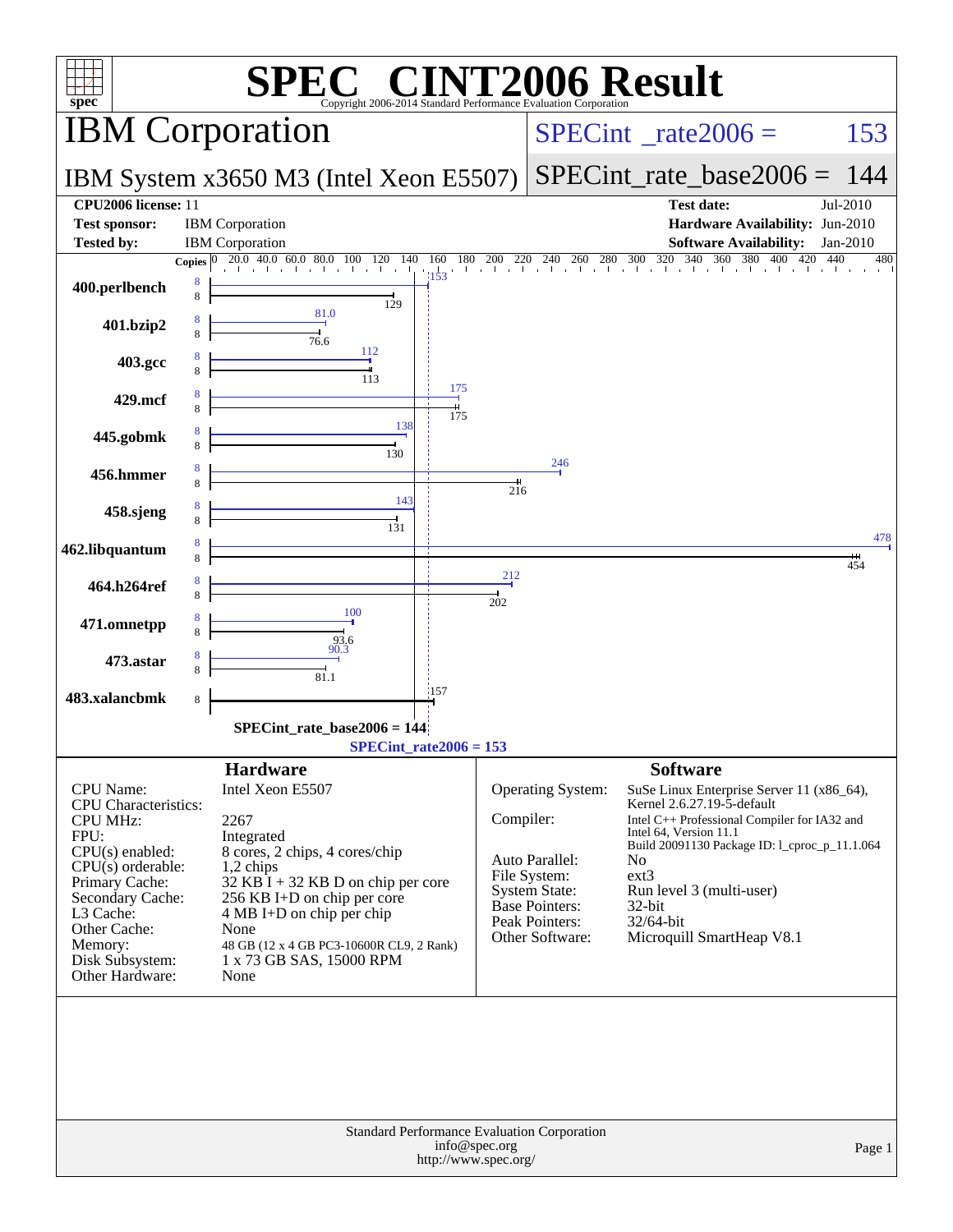

## IBM Corporation

### SPECint rate $2006 =$  153

IBM System x3650 M3 (Intel Xeon E5507)

[SPECint\\_rate\\_base2006 =](http://www.spec.org/auto/cpu2006/Docs/result-fields.html#SPECintratebase2006) 144

#### **[CPU2006 license:](http://www.spec.org/auto/cpu2006/Docs/result-fields.html#CPU2006license)** 11 **[Test date:](http://www.spec.org/auto/cpu2006/Docs/result-fields.html#Testdate)** Jul-2010

**[Test sponsor:](http://www.spec.org/auto/cpu2006/Docs/result-fields.html#Testsponsor)** IBM Corporation **[Hardware Availability:](http://www.spec.org/auto/cpu2006/Docs/result-fields.html#HardwareAvailability)** Jun-2010 **[Tested by:](http://www.spec.org/auto/cpu2006/Docs/result-fields.html#Testedby)** IBM Corporation **[Software Availability:](http://www.spec.org/auto/cpu2006/Docs/result-fields.html#SoftwareAvailability)** Jan-2010

#### **[Results Table](http://www.spec.org/auto/cpu2006/Docs/result-fields.html#ResultsTable)**

|                    | <b>Base</b>   |                |       |                                                                                                          |       |                |       | <b>Peak</b>   |                |              |                |              |                |              |
|--------------------|---------------|----------------|-------|----------------------------------------------------------------------------------------------------------|-------|----------------|-------|---------------|----------------|--------------|----------------|--------------|----------------|--------------|
| <b>Benchmark</b>   | <b>Copies</b> | <b>Seconds</b> | Ratio | <b>Seconds</b>                                                                                           | Ratio | <b>Seconds</b> | Ratio | <b>Copies</b> | <b>Seconds</b> | <b>Ratio</b> | <b>Seconds</b> | <b>Ratio</b> | <b>Seconds</b> | <b>Ratio</b> |
| 400.perlbench      |               | 608            | 129   | 606                                                                                                      | 129   | 609            | 128   | 8             | 511            | 153          | 511            | 153          | 511            | 153          |
| 401.bzip2          |               | 1006           | 76.8  | 1010                                                                                                     | 76.5  | 1008           | 76.6  | 8             | 953            | 81.0         | 955            | 80.8         | 952            | 81.1         |
| $403.\mathrm{gcc}$ |               | 576            | 112   | 569                                                                                                      | 113   | 572            | 113   | 8             | 574            | <b>112</b>   | 577            | 112          | 572            | 113          |
| $429$ .mcf         |               | 424            | 172   | 418                                                                                                      | 175   | 418            | 175   | 8             | 418            | 175          | 417            | 175          | 418            | 175          |
| $445$ .gobm $k$    |               | 647            | 130   | 644                                                                                                      | 130   | 649            | 129   | 8             | 610            | 138          | 608            | 138          | 610            | 138          |
| 456.hmmer          |               | 346            | 215   | 342                                                                                                      | 218   | 345            | 216   | 8             | 303            | 246          | <u>303</u>     | 246          | 303            | 246          |
| $458$ .sjeng       |               | 739            | 131   | 739                                                                                                      | 131   | 739            | 131   | 8             | 676            | 143          | 676            | 143          | 677            | 143          |
| 462.libquantum     |               | 363            | 457   | 367                                                                                                      | 452   | 365            | 454   | 8             | 347            | 478          | 347            | 477          | 347            | <u>478</u>   |
| 464.h264ref        |               | 877            | 202   | 875                                                                                                      | 202   | 875            | 202   | 8             | 836            | 212          | 835            | 212          | 836            | 212          |
| 471.omnetpp        |               | 534            | 93.6  | 534                                                                                                      | 93.6  | 535            | 93.5  | 8             | 499            | <b>100</b>   | 497            | 101          | 503            | 99.5         |
| 473.astar          |               | 694            | 80.9  | 692                                                                                                      | 81.2  | 693            | 81.1  | 8             | 622            | 90.3         | 622            | 90.3         | 622            | 90.4         |
| 483.xalancbmk      |               | 350            | 158   | 351                                                                                                      | 157   | 352            | 157   | 8             | 350            | 158          | 351            | 157          | 352            | 157          |
|                    |               |                |       | Results appear in the order in which they were run. Bold underlined text indicates a median measurement. |       |                |       |               |                |              |                |              |                |              |

#### **[Submit Notes](http://www.spec.org/auto/cpu2006/Docs/result-fields.html#SubmitNotes)**

The config file option 'submit' was used. numactl was used to bind copies to the cores

#### **[Platform Notes](http://www.spec.org/auto/cpu2006/Docs/result-fields.html#PlatformNotes)**

 Turbo Mode Enable Turbo Boost set to Traditional CPU C State Enable

#### **[General Notes](http://www.spec.org/auto/cpu2006/Docs/result-fields.html#GeneralNotes)**

 Binaries were compiled on SLES 10 with Binutils 2.18.50.0.7.20080502 'ulimit -s unlimited' was used to set the stack size to unlimited prior to run

## **[Base Compiler Invocation](http://www.spec.org/auto/cpu2006/Docs/result-fields.html#BaseCompilerInvocation)**

[C benchmarks](http://www.spec.org/auto/cpu2006/Docs/result-fields.html#Cbenchmarks): [icc -m32](http://www.spec.org/cpu2006/results/res2010q3/cpu2006-20100719-12554.flags.html#user_CCbase_intel_icc_32bit_5ff4a39e364c98233615fdd38438c6f2)

[C++ benchmarks:](http://www.spec.org/auto/cpu2006/Docs/result-fields.html#CXXbenchmarks) [icpc -m32](http://www.spec.org/cpu2006/results/res2010q3/cpu2006-20100719-12554.flags.html#user_CXXbase_intel_icpc_32bit_4e5a5ef1a53fd332b3c49e69c3330699)

> Standard Performance Evaluation Corporation [info@spec.org](mailto:info@spec.org) <http://www.spec.org/>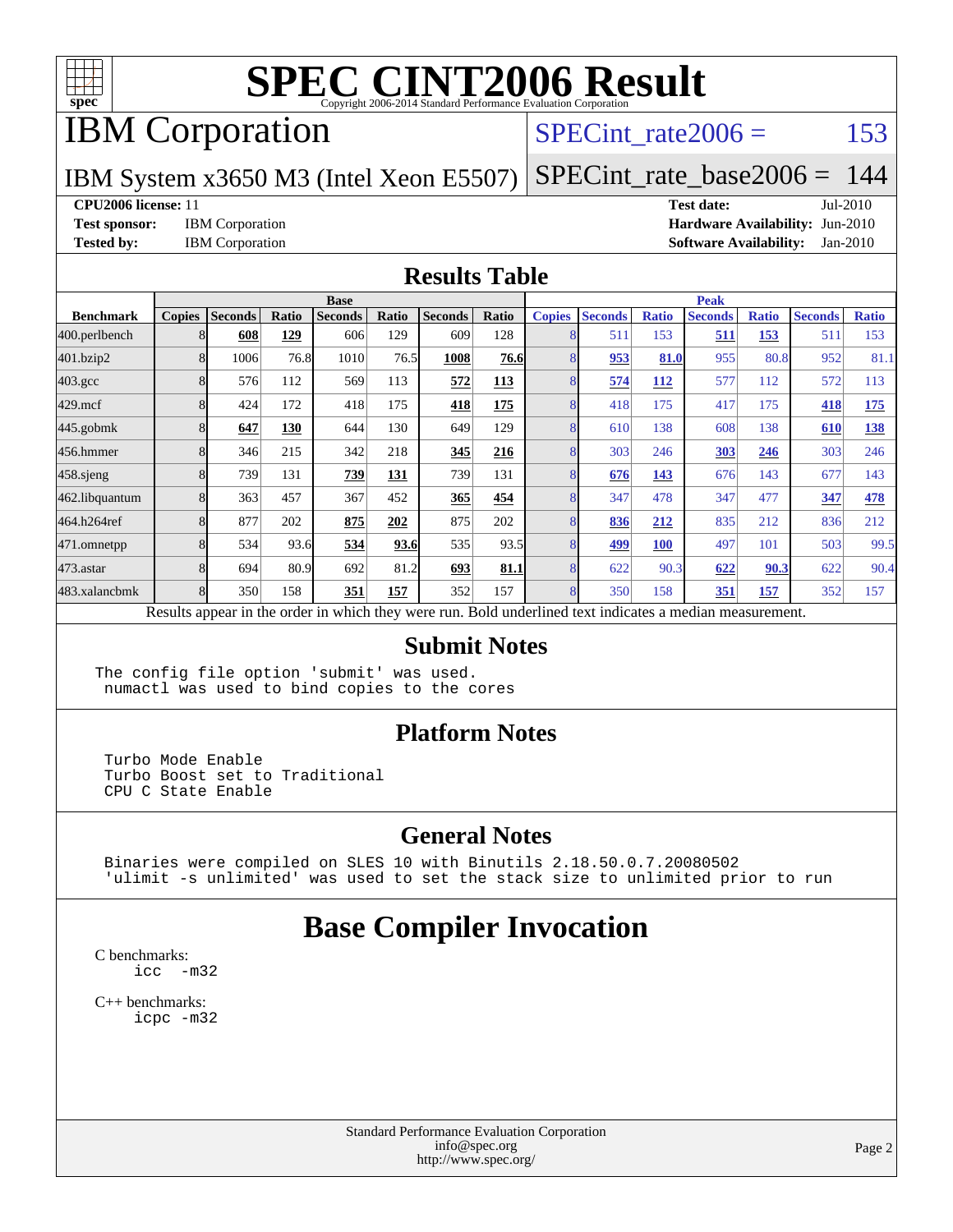

IBM Corporation

 $SPECTnt_rate2006 = 153$ 

IBM System x3650 M3 (Intel Xeon E5507) [SPECint\\_rate\\_base2006 =](http://www.spec.org/auto/cpu2006/Docs/result-fields.html#SPECintratebase2006) 144

**[Test sponsor:](http://www.spec.org/auto/cpu2006/Docs/result-fields.html#Testsponsor)** IBM Corporation **[Hardware Availability:](http://www.spec.org/auto/cpu2006/Docs/result-fields.html#HardwareAvailability)** Jun-2010

**[CPU2006 license:](http://www.spec.org/auto/cpu2006/Docs/result-fields.html#CPU2006license)** 11 **[Test date:](http://www.spec.org/auto/cpu2006/Docs/result-fields.html#Testdate)** Jul-2010 **[Tested by:](http://www.spec.org/auto/cpu2006/Docs/result-fields.html#Testedby)** IBM Corporation **[Software Availability:](http://www.spec.org/auto/cpu2006/Docs/result-fields.html#SoftwareAvailability)** Jan-2010

### **[Base Portability Flags](http://www.spec.org/auto/cpu2006/Docs/result-fields.html#BasePortabilityFlags)**

 400.perlbench: [-DSPEC\\_CPU\\_LINUX\\_IA32](http://www.spec.org/cpu2006/results/res2010q3/cpu2006-20100719-12554.flags.html#b400.perlbench_baseCPORTABILITY_DSPEC_CPU_LINUX_IA32) 462.libquantum: [-DSPEC\\_CPU\\_LINUX](http://www.spec.org/cpu2006/results/res2010q3/cpu2006-20100719-12554.flags.html#b462.libquantum_baseCPORTABILITY_DSPEC_CPU_LINUX) 483.xalancbmk: [-DSPEC\\_CPU\\_LINUX](http://www.spec.org/cpu2006/results/res2010q3/cpu2006-20100719-12554.flags.html#b483.xalancbmk_baseCXXPORTABILITY_DSPEC_CPU_LINUX)

**[Base Optimization Flags](http://www.spec.org/auto/cpu2006/Docs/result-fields.html#BaseOptimizationFlags)**

[C benchmarks](http://www.spec.org/auto/cpu2006/Docs/result-fields.html#Cbenchmarks):

[-xSSE4.2](http://www.spec.org/cpu2006/results/res2010q3/cpu2006-20100719-12554.flags.html#user_CCbase_f-xSSE42_f91528193cf0b216347adb8b939d4107) [-ipo](http://www.spec.org/cpu2006/results/res2010q3/cpu2006-20100719-12554.flags.html#user_CCbase_f-ipo) [-O3](http://www.spec.org/cpu2006/results/res2010q3/cpu2006-20100719-12554.flags.html#user_CCbase_f-O3) [-no-prec-div](http://www.spec.org/cpu2006/results/res2010q3/cpu2006-20100719-12554.flags.html#user_CCbase_f-no-prec-div) [-static](http://www.spec.org/cpu2006/results/res2010q3/cpu2006-20100719-12554.flags.html#user_CCbase_f-static) [-opt-prefetch](http://www.spec.org/cpu2006/results/res2010q3/cpu2006-20100719-12554.flags.html#user_CCbase_f-opt-prefetch)

[C++ benchmarks:](http://www.spec.org/auto/cpu2006/Docs/result-fields.html#CXXbenchmarks)

[-xSSE4.2](http://www.spec.org/cpu2006/results/res2010q3/cpu2006-20100719-12554.flags.html#user_CXXbase_f-xSSE42_f91528193cf0b216347adb8b939d4107) [-ipo](http://www.spec.org/cpu2006/results/res2010q3/cpu2006-20100719-12554.flags.html#user_CXXbase_f-ipo) [-O3](http://www.spec.org/cpu2006/results/res2010q3/cpu2006-20100719-12554.flags.html#user_CXXbase_f-O3) [-no-prec-div](http://www.spec.org/cpu2006/results/res2010q3/cpu2006-20100719-12554.flags.html#user_CXXbase_f-no-prec-div) [-opt-prefetch](http://www.spec.org/cpu2006/results/res2010q3/cpu2006-20100719-12554.flags.html#user_CXXbase_f-opt-prefetch) [-Wl,-z,muldefs](http://www.spec.org/cpu2006/results/res2010q3/cpu2006-20100719-12554.flags.html#user_CXXbase_link_force_multiple1_74079c344b956b9658436fd1b6dd3a8a) [-L/home/cmplr/usr3/alrahate/cpu2006.1.1.ic11.1/libic11.1-32bit -lsmartheap](http://www.spec.org/cpu2006/results/res2010q3/cpu2006-20100719-12554.flags.html#user_CXXbase_SmartHeap_d86dffe4a79b79ef8890d5cce17030c3)

### **[Base Other Flags](http://www.spec.org/auto/cpu2006/Docs/result-fields.html#BaseOtherFlags)**

[C benchmarks](http://www.spec.org/auto/cpu2006/Docs/result-fields.html#Cbenchmarks):

403.gcc: [-Dalloca=\\_alloca](http://www.spec.org/cpu2006/results/res2010q3/cpu2006-20100719-12554.flags.html#b403.gcc_baseEXTRA_CFLAGS_Dalloca_be3056838c12de2578596ca5467af7f3)

#### **[Peak Compiler Invocation](http://www.spec.org/auto/cpu2006/Docs/result-fields.html#PeakCompilerInvocation)**

[C benchmarks \(except as noted below\)](http://www.spec.org/auto/cpu2006/Docs/result-fields.html#Cbenchmarksexceptasnotedbelow):

[icc -m32](http://www.spec.org/cpu2006/results/res2010q3/cpu2006-20100719-12554.flags.html#user_CCpeak_intel_icc_32bit_5ff4a39e364c98233615fdd38438c6f2)

401.bzip2: [icc -m64](http://www.spec.org/cpu2006/results/res2010q3/cpu2006-20100719-12554.flags.html#user_peakCCLD401_bzip2_intel_icc_64bit_bda6cc9af1fdbb0edc3795bac97ada53)

456.hmmer: [icc -m64](http://www.spec.org/cpu2006/results/res2010q3/cpu2006-20100719-12554.flags.html#user_peakCCLD456_hmmer_intel_icc_64bit_bda6cc9af1fdbb0edc3795bac97ada53)

458.sjeng: [icc -m64](http://www.spec.org/cpu2006/results/res2010q3/cpu2006-20100719-12554.flags.html#user_peakCCLD458_sjeng_intel_icc_64bit_bda6cc9af1fdbb0edc3795bac97ada53)

462.libquantum: [icc -m64](http://www.spec.org/cpu2006/results/res2010q3/cpu2006-20100719-12554.flags.html#user_peakCCLD462_libquantum_intel_icc_64bit_bda6cc9af1fdbb0edc3795bac97ada53)

[C++ benchmarks \(except as noted below\):](http://www.spec.org/auto/cpu2006/Docs/result-fields.html#CXXbenchmarksexceptasnotedbelow) [icpc -m32](http://www.spec.org/cpu2006/results/res2010q3/cpu2006-20100719-12554.flags.html#user_CXXpeak_intel_icpc_32bit_4e5a5ef1a53fd332b3c49e69c3330699)

473.astar: [icpc -m64](http://www.spec.org/cpu2006/results/res2010q3/cpu2006-20100719-12554.flags.html#user_peakCXXLD473_astar_intel_icpc_64bit_fc66a5337ce925472a5c54ad6a0de310)

## **[Peak Portability Flags](http://www.spec.org/auto/cpu2006/Docs/result-fields.html#PeakPortabilityFlags)**

 400.perlbench: [-DSPEC\\_CPU\\_LINUX\\_IA32](http://www.spec.org/cpu2006/results/res2010q3/cpu2006-20100719-12554.flags.html#b400.perlbench_peakCPORTABILITY_DSPEC_CPU_LINUX_IA32) 401.bzip2: [-DSPEC\\_CPU\\_LP64](http://www.spec.org/cpu2006/results/res2010q3/cpu2006-20100719-12554.flags.html#suite_peakCPORTABILITY401_bzip2_DSPEC_CPU_LP64)

Continued on next page

Standard Performance Evaluation Corporation [info@spec.org](mailto:info@spec.org) <http://www.spec.org/>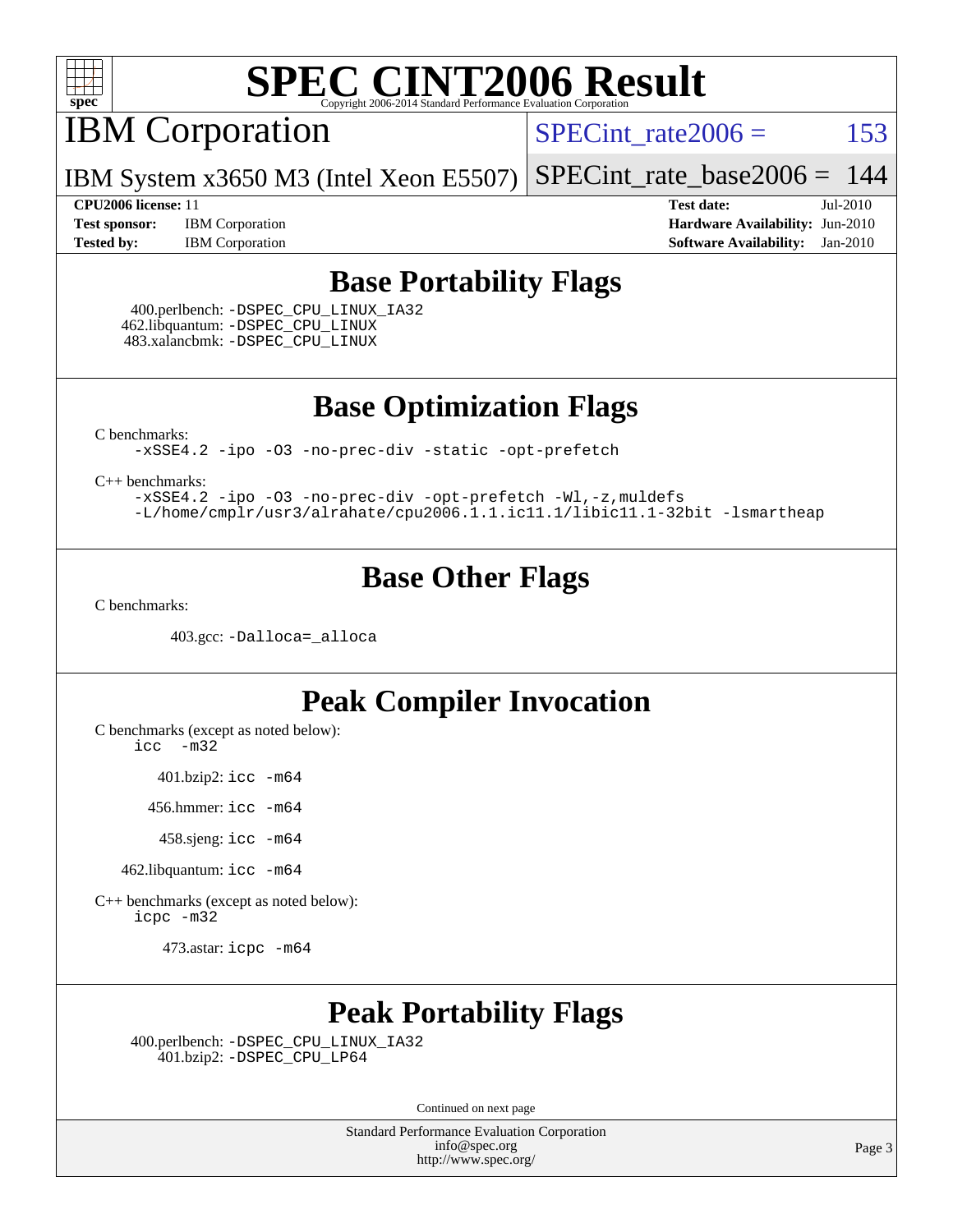

IBM Corporation

SPECint rate $2006 = 153$ 

IBM System x3650 M3 (Intel Xeon E5507) [SPECint\\_rate\\_base2006 =](http://www.spec.org/auto/cpu2006/Docs/result-fields.html#SPECintratebase2006)  $144$ 

**[Test sponsor:](http://www.spec.org/auto/cpu2006/Docs/result-fields.html#Testsponsor)** IBM Corporation **[Hardware Availability:](http://www.spec.org/auto/cpu2006/Docs/result-fields.html#HardwareAvailability)** Jun-2010 **[Tested by:](http://www.spec.org/auto/cpu2006/Docs/result-fields.html#Testedby)** IBM Corporation **[Software Availability:](http://www.spec.org/auto/cpu2006/Docs/result-fields.html#SoftwareAvailability)** Jan-2010

**[CPU2006 license:](http://www.spec.org/auto/cpu2006/Docs/result-fields.html#CPU2006license)** 11 **[Test date:](http://www.spec.org/auto/cpu2006/Docs/result-fields.html#Testdate)** Jul-2010

## **[Peak Portability Flags \(Continued\)](http://www.spec.org/auto/cpu2006/Docs/result-fields.html#PeakPortabilityFlags)**

 456.hmmer: [-DSPEC\\_CPU\\_LP64](http://www.spec.org/cpu2006/results/res2010q3/cpu2006-20100719-12554.flags.html#suite_peakCPORTABILITY456_hmmer_DSPEC_CPU_LP64) 458.sjeng: [-DSPEC\\_CPU\\_LP64](http://www.spec.org/cpu2006/results/res2010q3/cpu2006-20100719-12554.flags.html#suite_peakCPORTABILITY458_sjeng_DSPEC_CPU_LP64) 462.libquantum: [-DSPEC\\_CPU\\_LP64](http://www.spec.org/cpu2006/results/res2010q3/cpu2006-20100719-12554.flags.html#suite_peakCPORTABILITY462_libquantum_DSPEC_CPU_LP64) [-DSPEC\\_CPU\\_LINUX](http://www.spec.org/cpu2006/results/res2010q3/cpu2006-20100719-12554.flags.html#b462.libquantum_peakCPORTABILITY_DSPEC_CPU_LINUX) 473.astar: [-DSPEC\\_CPU\\_LP64](http://www.spec.org/cpu2006/results/res2010q3/cpu2006-20100719-12554.flags.html#suite_peakCXXPORTABILITY473_astar_DSPEC_CPU_LP64) 483.xalancbmk: [-DSPEC\\_CPU\\_LINUX](http://www.spec.org/cpu2006/results/res2010q3/cpu2006-20100719-12554.flags.html#b483.xalancbmk_peakCXXPORTABILITY_DSPEC_CPU_LINUX)

## **[Peak Optimization Flags](http://www.spec.org/auto/cpu2006/Docs/result-fields.html#PeakOptimizationFlags)**

[C benchmarks](http://www.spec.org/auto/cpu2006/Docs/result-fields.html#Cbenchmarks):

Standard Performance Evaluation Corporation [info@spec.org](mailto:info@spec.org) <http://www.spec.org/> Page 4 400.perlbench: [-xSSE4.2](http://www.spec.org/cpu2006/results/res2010q3/cpu2006-20100719-12554.flags.html#user_peakPASS2_CFLAGSPASS2_LDCFLAGS400_perlbench_f-xSSE42_f91528193cf0b216347adb8b939d4107)(pass 2) [-prof-gen](http://www.spec.org/cpu2006/results/res2010q3/cpu2006-20100719-12554.flags.html#user_peakPASS1_CFLAGSPASS1_LDCFLAGS400_perlbench_prof_gen_e43856698f6ca7b7e442dfd80e94a8fc)(pass 1) [-ipo](http://www.spec.org/cpu2006/results/res2010q3/cpu2006-20100719-12554.flags.html#user_peakPASS2_CFLAGSPASS2_LDCFLAGS400_perlbench_f-ipo)(pass 2) [-O3](http://www.spec.org/cpu2006/results/res2010q3/cpu2006-20100719-12554.flags.html#user_peakPASS2_CFLAGSPASS2_LDCFLAGS400_perlbench_f-O3)(pass 2) [-no-prec-div](http://www.spec.org/cpu2006/results/res2010q3/cpu2006-20100719-12554.flags.html#user_peakPASS2_CFLAGSPASS2_LDCFLAGS400_perlbench_f-no-prec-div)(pass 2) [-static](http://www.spec.org/cpu2006/results/res2010q3/cpu2006-20100719-12554.flags.html#user_peakPASS2_CFLAGSPASS2_LDCFLAGS400_perlbench_f-static)(pass 2) [-prof-use](http://www.spec.org/cpu2006/results/res2010q3/cpu2006-20100719-12554.flags.html#user_peakPASS2_CFLAGSPASS2_LDCFLAGS400_perlbench_prof_use_bccf7792157ff70d64e32fe3e1250b55)(pass 2) [-ansi-alias](http://www.spec.org/cpu2006/results/res2010q3/cpu2006-20100719-12554.flags.html#user_peakCOPTIMIZE400_perlbench_f-ansi-alias) 401.bzip2: [-xSSE4.2](http://www.spec.org/cpu2006/results/res2010q3/cpu2006-20100719-12554.flags.html#user_peakPASS2_CFLAGSPASS2_LDCFLAGS401_bzip2_f-xSSE42_f91528193cf0b216347adb8b939d4107)(pass 2) [-prof-gen](http://www.spec.org/cpu2006/results/res2010q3/cpu2006-20100719-12554.flags.html#user_peakPASS1_CFLAGSPASS1_LDCFLAGS401_bzip2_prof_gen_e43856698f6ca7b7e442dfd80e94a8fc)(pass 1) [-ipo](http://www.spec.org/cpu2006/results/res2010q3/cpu2006-20100719-12554.flags.html#user_peakPASS2_CFLAGSPASS2_LDCFLAGS401_bzip2_f-ipo)(pass 2) [-O3](http://www.spec.org/cpu2006/results/res2010q3/cpu2006-20100719-12554.flags.html#user_peakPASS2_CFLAGSPASS2_LDCFLAGS401_bzip2_f-O3)(pass 2) [-no-prec-div](http://www.spec.org/cpu2006/results/res2010q3/cpu2006-20100719-12554.flags.html#user_peakPASS2_CFLAGSPASS2_LDCFLAGS401_bzip2_f-no-prec-div)(pass 2) [-static](http://www.spec.org/cpu2006/results/res2010q3/cpu2006-20100719-12554.flags.html#user_peakPASS2_CFLAGSPASS2_LDCFLAGS401_bzip2_f-static)(pass 2) [-prof-use](http://www.spec.org/cpu2006/results/res2010q3/cpu2006-20100719-12554.flags.html#user_peakPASS2_CFLAGSPASS2_LDCFLAGS401_bzip2_prof_use_bccf7792157ff70d64e32fe3e1250b55)(pass 2) [-opt-prefetch](http://www.spec.org/cpu2006/results/res2010q3/cpu2006-20100719-12554.flags.html#user_peakCOPTIMIZE401_bzip2_f-opt-prefetch) [-ansi-alias](http://www.spec.org/cpu2006/results/res2010q3/cpu2006-20100719-12554.flags.html#user_peakCOPTIMIZE401_bzip2_f-ansi-alias) [-auto-ilp32](http://www.spec.org/cpu2006/results/res2010q3/cpu2006-20100719-12554.flags.html#user_peakCOPTIMIZE401_bzip2_f-auto-ilp32) 403.gcc: [-xSSE4.2](http://www.spec.org/cpu2006/results/res2010q3/cpu2006-20100719-12554.flags.html#user_peakCOPTIMIZE403_gcc_f-xSSE42_f91528193cf0b216347adb8b939d4107) [-ipo](http://www.spec.org/cpu2006/results/res2010q3/cpu2006-20100719-12554.flags.html#user_peakCOPTIMIZE403_gcc_f-ipo) [-O3](http://www.spec.org/cpu2006/results/res2010q3/cpu2006-20100719-12554.flags.html#user_peakCOPTIMIZE403_gcc_f-O3) [-no-prec-div](http://www.spec.org/cpu2006/results/res2010q3/cpu2006-20100719-12554.flags.html#user_peakCOPTIMIZE403_gcc_f-no-prec-div) [-static](http://www.spec.org/cpu2006/results/res2010q3/cpu2006-20100719-12554.flags.html#user_peakCOPTIMIZE403_gcc_f-static) 429.mcf: [-xSSE4.2](http://www.spec.org/cpu2006/results/res2010q3/cpu2006-20100719-12554.flags.html#user_peakCOPTIMIZE429_mcf_f-xSSE42_f91528193cf0b216347adb8b939d4107) [-ipo](http://www.spec.org/cpu2006/results/res2010q3/cpu2006-20100719-12554.flags.html#user_peakCOPTIMIZE429_mcf_f-ipo) [-O3](http://www.spec.org/cpu2006/results/res2010q3/cpu2006-20100719-12554.flags.html#user_peakCOPTIMIZE429_mcf_f-O3) [-no-prec-div](http://www.spec.org/cpu2006/results/res2010q3/cpu2006-20100719-12554.flags.html#user_peakCOPTIMIZE429_mcf_f-no-prec-div) [-static](http://www.spec.org/cpu2006/results/res2010q3/cpu2006-20100719-12554.flags.html#user_peakCOPTIMIZE429_mcf_f-static) [-opt-prefetch](http://www.spec.org/cpu2006/results/res2010q3/cpu2006-20100719-12554.flags.html#user_peakCOPTIMIZE429_mcf_f-opt-prefetch) 445.gobmk: [-xSSE4.2](http://www.spec.org/cpu2006/results/res2010q3/cpu2006-20100719-12554.flags.html#user_peakPASS2_CFLAGSPASS2_LDCFLAGS445_gobmk_f-xSSE42_f91528193cf0b216347adb8b939d4107)(pass 2) [-prof-gen](http://www.spec.org/cpu2006/results/res2010q3/cpu2006-20100719-12554.flags.html#user_peakPASS1_CFLAGSPASS1_LDCFLAGS445_gobmk_prof_gen_e43856698f6ca7b7e442dfd80e94a8fc)(pass 1) [-prof-use](http://www.spec.org/cpu2006/results/res2010q3/cpu2006-20100719-12554.flags.html#user_peakPASS2_CFLAGSPASS2_LDCFLAGS445_gobmk_prof_use_bccf7792157ff70d64e32fe3e1250b55)(pass 2) [-O2](http://www.spec.org/cpu2006/results/res2010q3/cpu2006-20100719-12554.flags.html#user_peakCOPTIMIZE445_gobmk_f-O2) [-ipo](http://www.spec.org/cpu2006/results/res2010q3/cpu2006-20100719-12554.flags.html#user_peakCOPTIMIZE445_gobmk_f-ipo) [-no-prec-div](http://www.spec.org/cpu2006/results/res2010q3/cpu2006-20100719-12554.flags.html#user_peakCOPTIMIZE445_gobmk_f-no-prec-div) [-ansi-alias](http://www.spec.org/cpu2006/results/res2010q3/cpu2006-20100719-12554.flags.html#user_peakCOPTIMIZE445_gobmk_f-ansi-alias) 456.hmmer: [-xSSE4.2](http://www.spec.org/cpu2006/results/res2010q3/cpu2006-20100719-12554.flags.html#user_peakCOPTIMIZE456_hmmer_f-xSSE42_f91528193cf0b216347adb8b939d4107) [-ipo](http://www.spec.org/cpu2006/results/res2010q3/cpu2006-20100719-12554.flags.html#user_peakCOPTIMIZE456_hmmer_f-ipo) [-O3](http://www.spec.org/cpu2006/results/res2010q3/cpu2006-20100719-12554.flags.html#user_peakCOPTIMIZE456_hmmer_f-O3) [-no-prec-div](http://www.spec.org/cpu2006/results/res2010q3/cpu2006-20100719-12554.flags.html#user_peakCOPTIMIZE456_hmmer_f-no-prec-div) [-static](http://www.spec.org/cpu2006/results/res2010q3/cpu2006-20100719-12554.flags.html#user_peakCOPTIMIZE456_hmmer_f-static) [-unroll2](http://www.spec.org/cpu2006/results/res2010q3/cpu2006-20100719-12554.flags.html#user_peakCOPTIMIZE456_hmmer_f-unroll_784dae83bebfb236979b41d2422d7ec2) [-ansi-alias](http://www.spec.org/cpu2006/results/res2010q3/cpu2006-20100719-12554.flags.html#user_peakCOPTIMIZE456_hmmer_f-ansi-alias) [-auto-ilp32](http://www.spec.org/cpu2006/results/res2010q3/cpu2006-20100719-12554.flags.html#user_peakCOPTIMIZE456_hmmer_f-auto-ilp32) 458.sjeng: [-xSSE4.2](http://www.spec.org/cpu2006/results/res2010q3/cpu2006-20100719-12554.flags.html#user_peakPASS2_CFLAGSPASS2_LDCFLAGS458_sjeng_f-xSSE42_f91528193cf0b216347adb8b939d4107)(pass 2) [-prof-gen](http://www.spec.org/cpu2006/results/res2010q3/cpu2006-20100719-12554.flags.html#user_peakPASS1_CFLAGSPASS1_LDCFLAGS458_sjeng_prof_gen_e43856698f6ca7b7e442dfd80e94a8fc)(pass 1) [-ipo](http://www.spec.org/cpu2006/results/res2010q3/cpu2006-20100719-12554.flags.html#user_peakPASS2_CFLAGSPASS2_LDCFLAGS458_sjeng_f-ipo)(pass 2) [-O3](http://www.spec.org/cpu2006/results/res2010q3/cpu2006-20100719-12554.flags.html#user_peakPASS2_CFLAGSPASS2_LDCFLAGS458_sjeng_f-O3)(pass 2) [-no-prec-div](http://www.spec.org/cpu2006/results/res2010q3/cpu2006-20100719-12554.flags.html#user_peakPASS2_CFLAGSPASS2_LDCFLAGS458_sjeng_f-no-prec-div)(pass 2) [-static](http://www.spec.org/cpu2006/results/res2010q3/cpu2006-20100719-12554.flags.html#user_peakPASS2_CFLAGSPASS2_LDCFLAGS458_sjeng_f-static)(pass 2) [-prof-use](http://www.spec.org/cpu2006/results/res2010q3/cpu2006-20100719-12554.flags.html#user_peakPASS2_CFLAGSPASS2_LDCFLAGS458_sjeng_prof_use_bccf7792157ff70d64e32fe3e1250b55)(pass 2) [-unroll4](http://www.spec.org/cpu2006/results/res2010q3/cpu2006-20100719-12554.flags.html#user_peakCOPTIMIZE458_sjeng_f-unroll_4e5e4ed65b7fd20bdcd365bec371b81f) [-auto-ilp32](http://www.spec.org/cpu2006/results/res2010q3/cpu2006-20100719-12554.flags.html#user_peakCOPTIMIZE458_sjeng_f-auto-ilp32) 462.libquantum: [-xSSE4.2](http://www.spec.org/cpu2006/results/res2010q3/cpu2006-20100719-12554.flags.html#user_peakCOPTIMIZE462_libquantum_f-xSSE42_f91528193cf0b216347adb8b939d4107) [-ipo](http://www.spec.org/cpu2006/results/res2010q3/cpu2006-20100719-12554.flags.html#user_peakCOPTIMIZE462_libquantum_f-ipo) [-O3](http://www.spec.org/cpu2006/results/res2010q3/cpu2006-20100719-12554.flags.html#user_peakCOPTIMIZE462_libquantum_f-O3) [-no-prec-div](http://www.spec.org/cpu2006/results/res2010q3/cpu2006-20100719-12554.flags.html#user_peakCOPTIMIZE462_libquantum_f-no-prec-div) [-static](http://www.spec.org/cpu2006/results/res2010q3/cpu2006-20100719-12554.flags.html#user_peakCOPTIMIZE462_libquantum_f-static) [-auto-ilp32](http://www.spec.org/cpu2006/results/res2010q3/cpu2006-20100719-12554.flags.html#user_peakCOPTIMIZE462_libquantum_f-auto-ilp32) [-opt-prefetch](http://www.spec.org/cpu2006/results/res2010q3/cpu2006-20100719-12554.flags.html#user_peakCOPTIMIZE462_libquantum_f-opt-prefetch) 464.h264ref: [-xSSE4.2](http://www.spec.org/cpu2006/results/res2010q3/cpu2006-20100719-12554.flags.html#user_peakPASS2_CFLAGSPASS2_LDCFLAGS464_h264ref_f-xSSE42_f91528193cf0b216347adb8b939d4107)(pass 2) [-prof-gen](http://www.spec.org/cpu2006/results/res2010q3/cpu2006-20100719-12554.flags.html#user_peakPASS1_CFLAGSPASS1_LDCFLAGS464_h264ref_prof_gen_e43856698f6ca7b7e442dfd80e94a8fc)(pass 1) [-ipo](http://www.spec.org/cpu2006/results/res2010q3/cpu2006-20100719-12554.flags.html#user_peakPASS2_CFLAGSPASS2_LDCFLAGS464_h264ref_f-ipo)(pass 2) [-O3](http://www.spec.org/cpu2006/results/res2010q3/cpu2006-20100719-12554.flags.html#user_peakPASS2_CFLAGSPASS2_LDCFLAGS464_h264ref_f-O3)(pass 2) [-no-prec-div](http://www.spec.org/cpu2006/results/res2010q3/cpu2006-20100719-12554.flags.html#user_peakPASS2_CFLAGSPASS2_LDCFLAGS464_h264ref_f-no-prec-div)(pass 2) [-static](http://www.spec.org/cpu2006/results/res2010q3/cpu2006-20100719-12554.flags.html#user_peakPASS2_CFLAGSPASS2_LDCFLAGS464_h264ref_f-static)(pass 2) [-prof-use](http://www.spec.org/cpu2006/results/res2010q3/cpu2006-20100719-12554.flags.html#user_peakPASS2_CFLAGSPASS2_LDCFLAGS464_h264ref_prof_use_bccf7792157ff70d64e32fe3e1250b55)(pass 2) [-unroll2](http://www.spec.org/cpu2006/results/res2010q3/cpu2006-20100719-12554.flags.html#user_peakCOPTIMIZE464_h264ref_f-unroll_784dae83bebfb236979b41d2422d7ec2) [-ansi-alias](http://www.spec.org/cpu2006/results/res2010q3/cpu2006-20100719-12554.flags.html#user_peakCOPTIMIZE464_h264ref_f-ansi-alias) [C++ benchmarks:](http://www.spec.org/auto/cpu2006/Docs/result-fields.html#CXXbenchmarks) 471.omnetpp: [-xSSE4.2](http://www.spec.org/cpu2006/results/res2010q3/cpu2006-20100719-12554.flags.html#user_peakPASS2_CXXFLAGSPASS2_LDCXXFLAGS471_omnetpp_f-xSSE42_f91528193cf0b216347adb8b939d4107)(pass 2) [-prof-gen](http://www.spec.org/cpu2006/results/res2010q3/cpu2006-20100719-12554.flags.html#user_peakPASS1_CXXFLAGSPASS1_LDCXXFLAGS471_omnetpp_prof_gen_e43856698f6ca7b7e442dfd80e94a8fc)(pass 1) [-ipo](http://www.spec.org/cpu2006/results/res2010q3/cpu2006-20100719-12554.flags.html#user_peakPASS2_CXXFLAGSPASS2_LDCXXFLAGS471_omnetpp_f-ipo)(pass 2) [-O3](http://www.spec.org/cpu2006/results/res2010q3/cpu2006-20100719-12554.flags.html#user_peakPASS2_CXXFLAGSPASS2_LDCXXFLAGS471_omnetpp_f-O3)(pass 2) [-no-prec-div](http://www.spec.org/cpu2006/results/res2010q3/cpu2006-20100719-12554.flags.html#user_peakPASS2_CXXFLAGSPASS2_LDCXXFLAGS471_omnetpp_f-no-prec-div)(pass 2) [-prof-use](http://www.spec.org/cpu2006/results/res2010q3/cpu2006-20100719-12554.flags.html#user_peakPASS2_CXXFLAGSPASS2_LDCXXFLAGS471_omnetpp_prof_use_bccf7792157ff70d64e32fe3e1250b55)(pass 2) [-ansi-alias](http://www.spec.org/cpu2006/results/res2010q3/cpu2006-20100719-12554.flags.html#user_peakCXXOPTIMIZE471_omnetpp_f-ansi-alias) [-opt-ra-region-strategy=block](http://www.spec.org/cpu2006/results/res2010q3/cpu2006-20100719-12554.flags.html#user_peakCXXOPTIMIZE471_omnetpp_f-opt-ra-region-strategy-block_a0a37c372d03933b2a18d4af463c1f69) [-Wl,-z,muldefs](http://www.spec.org/cpu2006/results/res2010q3/cpu2006-20100719-12554.flags.html#user_peakEXTRA_LDFLAGS471_omnetpp_link_force_multiple1_74079c344b956b9658436fd1b6dd3a8a) [-L/home/cmplr/usr3/alrahate/cpu2006.1.1.ic11.1/libic11.1-32bit -lsmartheap](http://www.spec.org/cpu2006/results/res2010q3/cpu2006-20100719-12554.flags.html#user_peakEXTRA_LIBS471_omnetpp_SmartHeap_d86dffe4a79b79ef8890d5cce17030c3)  $473.\text{astar: } -xSSE4$ .  $2(\text{pass 2})$   $-\text{prof-gen}(\text{pass 1})$   $-i\text{po}(\text{pass 2})$ [-O3](http://www.spec.org/cpu2006/results/res2010q3/cpu2006-20100719-12554.flags.html#user_peakPASS2_CXXFLAGSPASS2_LDCXXFLAGS473_astar_f-O3)(pass 2) [-no-prec-div](http://www.spec.org/cpu2006/results/res2010q3/cpu2006-20100719-12554.flags.html#user_peakPASS2_CXXFLAGSPASS2_LDCXXFLAGS473_astar_f-no-prec-div)(pass 2) [-prof-use](http://www.spec.org/cpu2006/results/res2010q3/cpu2006-20100719-12554.flags.html#user_peakPASS2_CXXFLAGSPASS2_LDCXXFLAGS473_astar_prof_use_bccf7792157ff70d64e32fe3e1250b55)(pass 2) [-ansi-alias](http://www.spec.org/cpu2006/results/res2010q3/cpu2006-20100719-12554.flags.html#user_peakCXXOPTIMIZE473_astar_f-ansi-alias) [-opt-ra-region-strategy=routine](http://www.spec.org/cpu2006/results/res2010q3/cpu2006-20100719-12554.flags.html#user_peakCXXOPTIMIZE473_astar_f-opt-ra-region-strategy-routine_ba086ea3b1d46a52e1238e2ca173ed44) [-Wl,-z,muldefs](http://www.spec.org/cpu2006/results/res2010q3/cpu2006-20100719-12554.flags.html#user_peakEXTRA_LDFLAGS473_astar_link_force_multiple1_74079c344b956b9658436fd1b6dd3a8a) Continued on next page